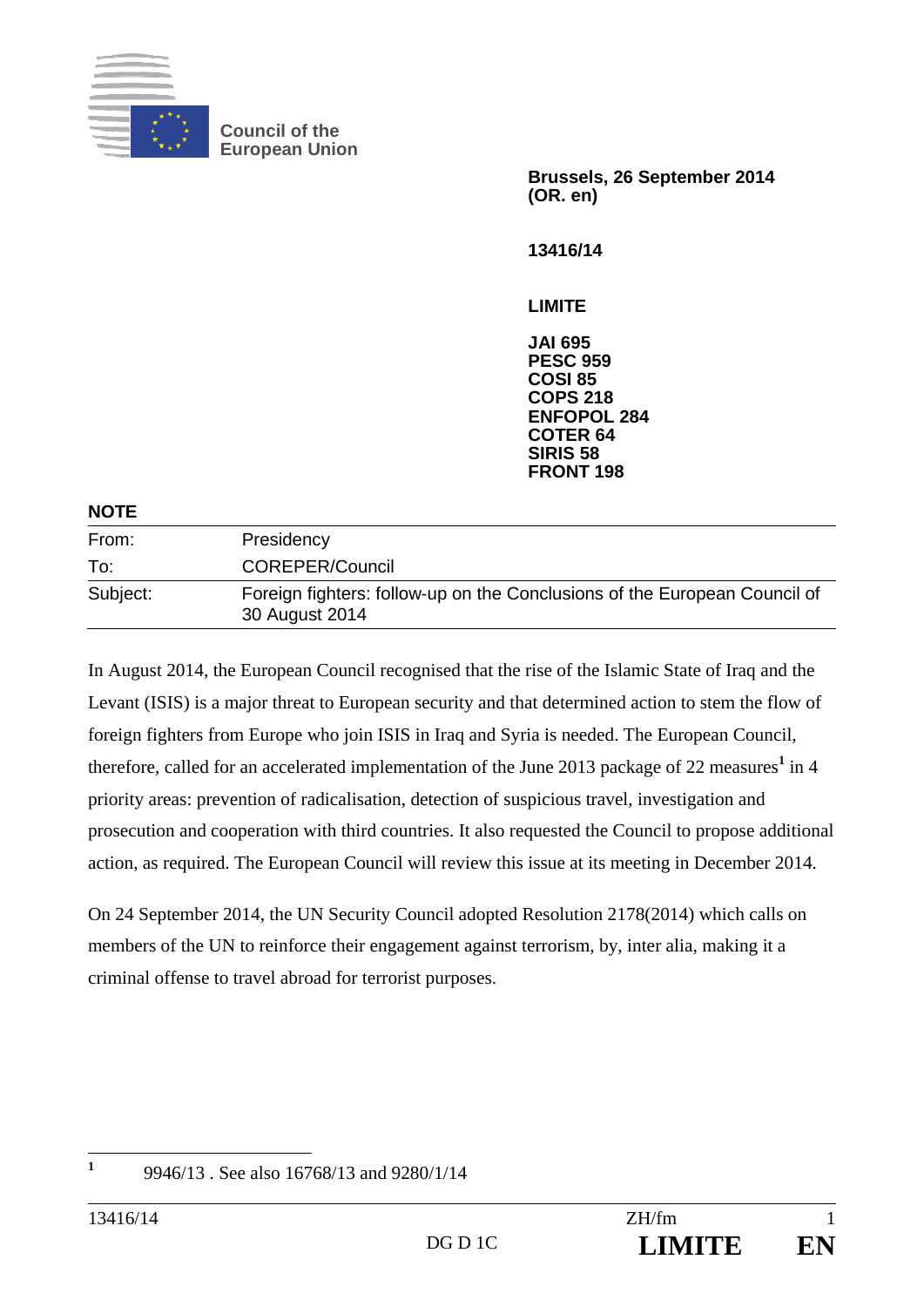The objective of this paper is (1) to give political guidance on two topics where further progress must be achieved; and (2) to ask the Council to decide on a number of specific actions that will help to speed up the implementation of the already agreed measures.

These actions do not only relate to the work at EU level so far, they also include the conclusions of the work of the Ministers of Interior of the Member States most affected by the foreign fighters phenomenon. These countries regularly met in 2013 and 2014, under the leadership of the Belgian Minister, to exchange information on the threat, compare notes on policy measures and discuss areas where intensified cooperation was needed. The results of these discussions were approved during the meeting of the Ministers of BE, DK, FR, DE, PL, ES, NL and the UK on 7 July 2014 in Milan**<sup>2</sup>** , and presented to the relevant working parties.

# I. The Council is invited to give political guidance on the following two topics:

# **1. EU PNR**

The European Council called on the Council and the European Parliament to finalise work on the EU PNR proposal before the end of the year. What should our strategy be regarding engagement with Parliament. For example, are Member States willing to brief the Parliament, on a confidential basis, on why an EU PNR is needed and provide examples? Could Member States support the Presidency in its efforts to revive the discussion on EU PNR within the EP?

## **2. Checks at external borders**

a) It is essential to detect people returning to Europe after having fought in Syria, Iraq or any other conflict zone. SIS alerts could be particularly useful in this respect because the people involved could be submitted to a check of the SIS when crossing the external borders to come back to Europe. Today, with regard to persons enjoying the Community right of free movement, the Schengen Borders Code allows only non-systematic **checks on persons against the national and EU databases, including the SIS** in order to ensure that they do not represent a genuine, present and sufficiently serious threat to the internal security or public policy.

 **2** 12757/14 EU RESTRICTED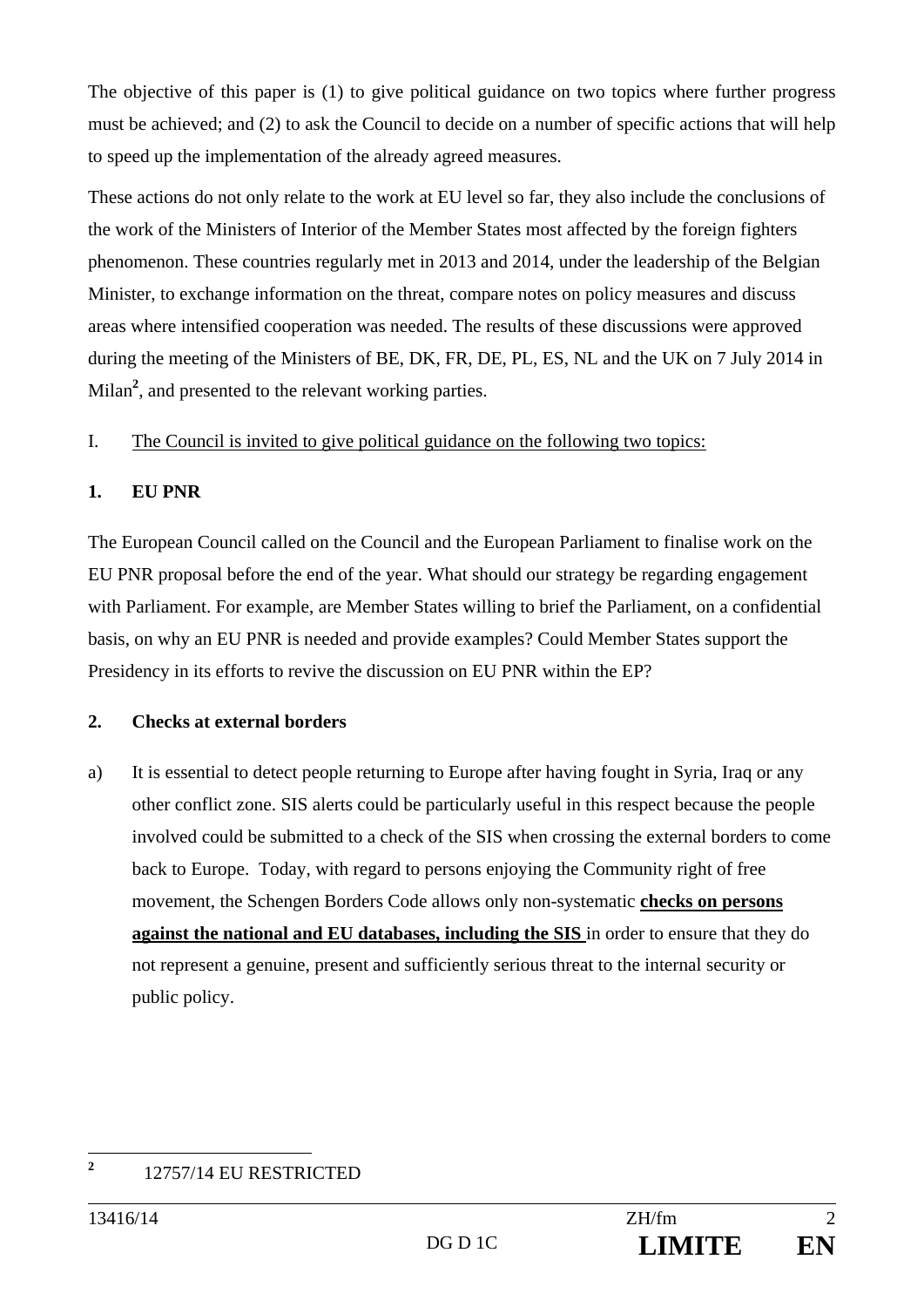Is the possibility of non-systematic checks of persons enjoying the Community right of free movement against the SIS being used to the maximum extent possible? In the short term, should we invite the Commission to update the Schengen Borders Handbook regarding the circumstances of non-systematic checks under the existing legal framework to have a common interpretation? Should we consider developing common risk indicators for nonsystematic checks? How do we guarantee an equal level of border control at all external borders?

In addition, should the Schengen Borders Code be amended to allow for systematic checks at external borders for persons enjoying the right of free movement to fully ensure that they do not represent a threat to internal security?

b) With regard to persons enjoying the right to free movement, the Schengen Borders Code allows for systematic controls of the **validity of travel documents** in order to establish the identity of a person, including, where appropriate, by consultation of the relevant databases such as Interpol's Stolen and Lost Travel Documents (SLTD) database as well as the document section of the SIS. To respond to the increasing threat from foreign fighters / returnees and make effective the measures recently announced by some Member States to invalidate travel documents, should a consultation of the aforementioned databases be carried out systematically? Given that this is possible, but not required, under the current legislation, the Council could agree that Member States will undertake systematic checks of the relevant databases without changing the legislation. Technical adaptations may be necessary in some Member States.

To be effective, systematic feeding of data to INTERPOL, as described in the draft Council Conclusions on strengthening the use of the SLTD database, as well as to the document section of the SIS, is also required.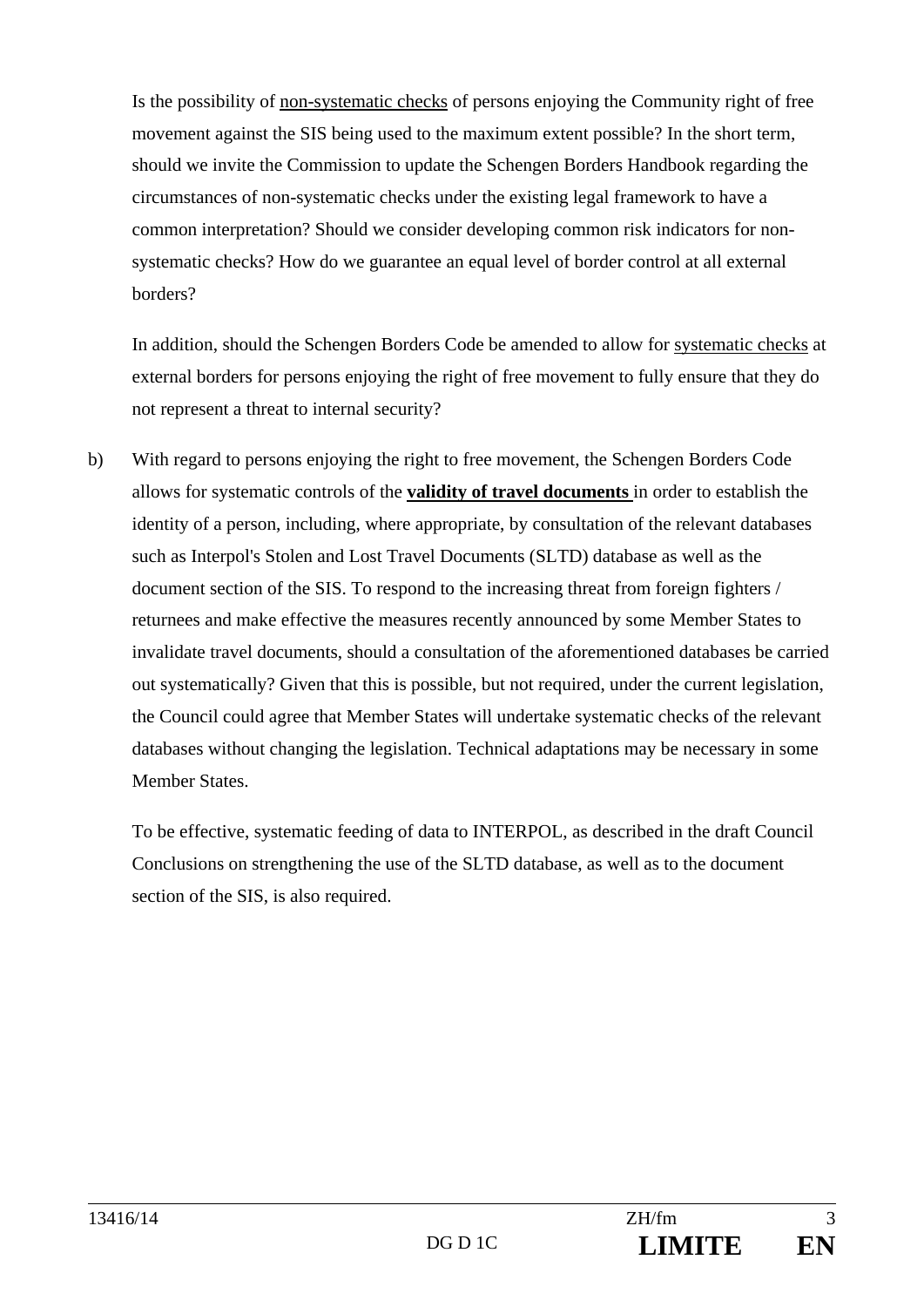## II. The Council is invited to agree on following issues:

## The Council

- Welcomes the Conclusions of the meeting of the Ministers of BE, DK, FR, DE, PL, ES, NL and the UK in Milan and encourages their implementation at EU level.
- Welcomes the Commission's decision to grant EUR 1 million to assist Member States in the area of strategic communications and supports the creation of the EU Syria Strategic Communications Advisory Team with a view to gathering, exchanging and making available expertise to Member States and EU bodies.
- Invites Europol to provide by the December Council 2014 figures for the contributions of Member States and third countries to the Focal Point TRAVELLERS so far, encourages Member States to contribute to the Focal Point to the maximum extent, and invites the Commission, the High Representative and the CTC, in their dialogues with third countries, to encourage association to the Focal Point.
- Invites Europol and Frontex to conclude an agreement on sharing of personal data by December 2014.
- Invites Eurojust to produce, in view of the Council meeting in December 2014, a report regarding investigation and prosecution of foreign fighters and share its views on the effectiveness of the Framework Decision on Combating Terrorism of 2008,
- Invites the Commission, also in light of the adoption of the UNSC Resolution 2178(2014), to further monitor the effectiveness of the responses provided under the Framework Decision, and explore ways to address possible shortcomings, based on the implementation report adopted in September 2014, the report produced by Eurojust, and any relevant information.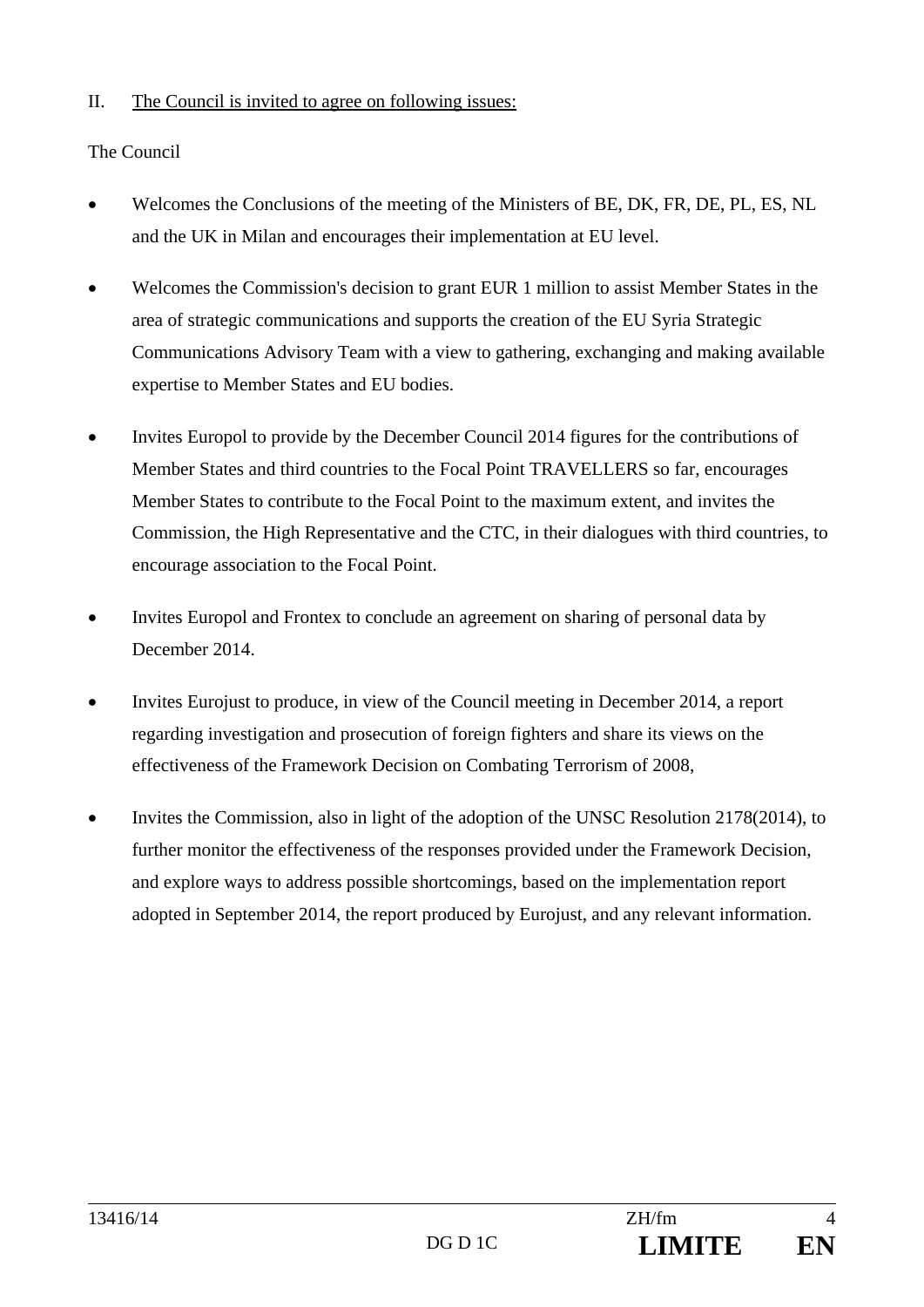- Invites the Schengen/SIS Working Party, together with CT experts, to discuss the conclusions of the meeting of the Ministers of BE, DK, FR, DE, PL, ES, NL and the UK in Milan**<sup>3</sup>** on the better use of SIS II and make specific recommendations on their implementation in view of their approval at the December Council.
- Invites Member State to make full use of the provisions of the 'cash control' regulation (Regulation No 1889/2005) with a view to counter the financing of terrorism, including facilitation networks.
- Encourages the setting up, between the Member States concerned, in the form of a multinational ad hoc team and on a strictly voluntary basis, of a network of counter-terrorism contact points specialised in the phenomenon of foreign fighters.
- Invites Europol to further reinforce its cooperation with Interpol and invites COSI to explore before the December Council the possibilities to reinforce the analytical capacities of Interpol's fusion centre on foreign fighters and promote a more systematic use of its diffusion system to improve the exchange of information with third countries.
- Acknowledges the efforts of the Commission to address the terrorist use of the internet, most notably through the cooperation with internet companies and the civil society, as announced in its Communication of 15 January 2014 and invites the Commission to present to the Council as a matter of priority a set of recommendations on how the EU should engage with Internet companies on countering the use of the Internet for terrorist purposes.
- Invites the Commission to report by the December Council on the modalities of future airport/aviation security assessment missions to countries neighbouring Syria and Iraq, and in particular on how to mobilise the AirPol network in this context.

 **3** 12575/14.